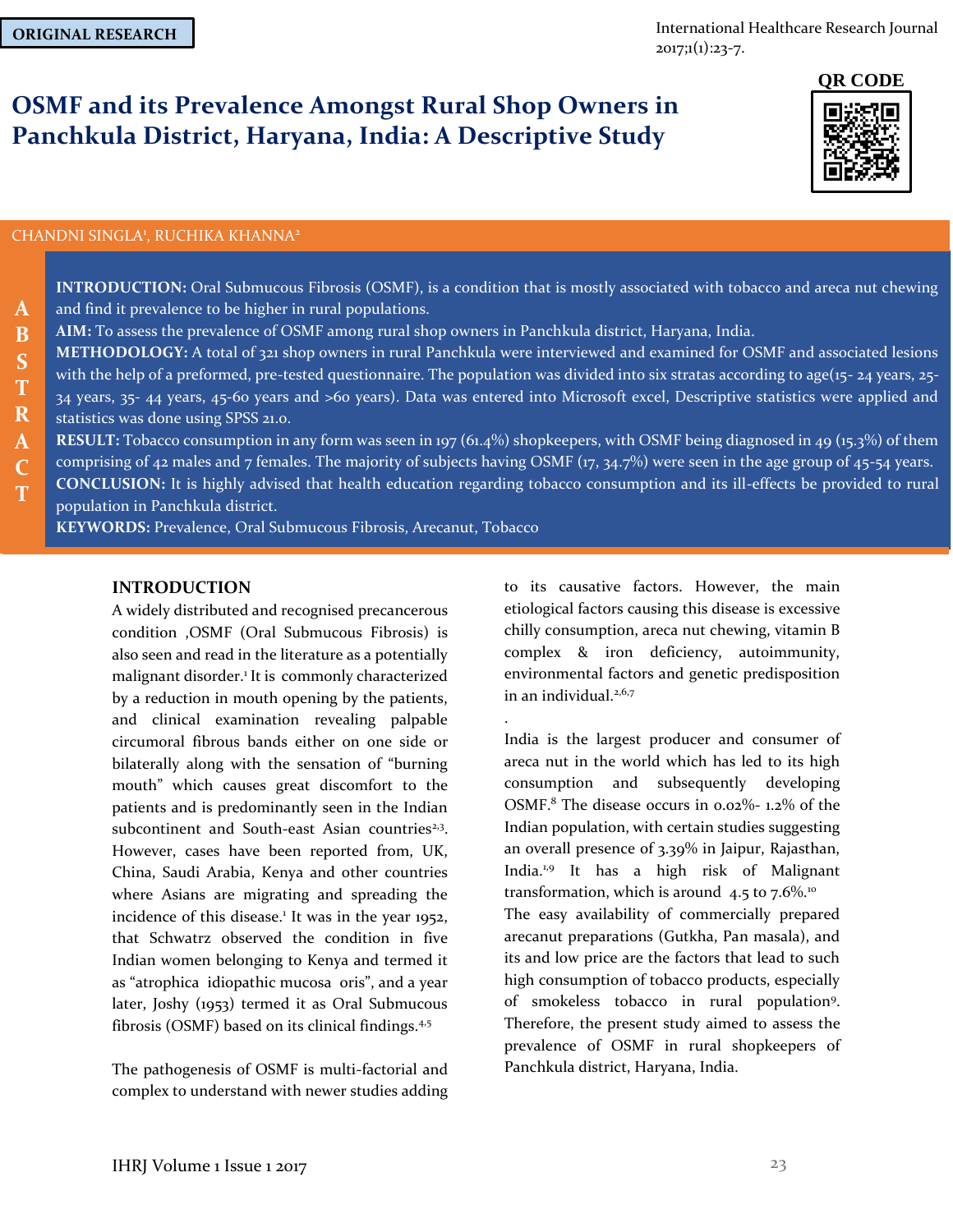#### **MATERIALS AND METHODS**

In a Cross- sectional study conducted among rural shopkeepers of Panchkula district, Haryana, India from January 2017 to  $15^{th}$  March 2017, and a total of 321 rural shopkeepers were examined and interviewed with the help of a preformed, pretested questionnaire that enquired the shopkeepers about their habits and their sign and symptoms. The factory workers were divided according to six age strata, that were, 15- 24 years, 25- 34 years, 35- 44 years, 45-60 years and > 60 years. Patients having any systemic disease were excluded from the study. We took an informed, written consent in hindi from the rural shopkeepers after explaining them about the aims and objectives of the study. Panchkula district is divided in four blocks (Barwala, Pinjore, Morni, Raipur Rani), and efforts were made to include a homogeneous , convenient sample from all the four blocks of Panchkula District, Haryana, India.<sup>11</sup> The examinations were carried out by six examiners with four recording clerks who entered the data in the questionnaire. The examiners and the instruments were standardized and calibrated according to the current norms. A diagnosis of OSMF was made when the subject showed telltale signs of OSMF, with those being blanching and stiffness of the oral mucosa, any presence of palpable bands in buccal and/or labial mucosa, and having discomfort in mouth opening and tongue protrusion. The armamentarium used for this were sterile mouth mirrors, explorers, tweezers, kidney trays, instrument pouches, disposable latex gloves, disposable mouth masks and questionnaires. Statistical analysis was done using SPSS version 21.0<sup>12</sup>.

#### **RESULTS**

The total study population comprised of 321 individuals, out of which  $91\%$  (293) were males and 9 % (28) were females. (Figure 1.)

Tobacco-related habits (in any form) were seen in 197 shop owners (61.4%), and out of them, a total of 49 (15.3%) of the subjects were found to have OSMF in which, 42 were males and 7 were females (Figure 2).

The majority of subjects having OSMF (17, 34.7%) were seen in the age group of 45-60 years, followed by age groups  $> 60$  Years (14, 28.6%), 25-34 years (9, 18.7%), 35-44 years(07,14.3%) and the least suffering from OSMF belonging to the age group of 15-24 years (2,4.1%) (Figure 3).

Table 1 depicts the different kinds of habits in the study population. Out of the 197 people consuming tobacco in any form, it was found out that a majority of the subjects (61.4%) smoked tobacco  $(87,44.2\%)$  whereas only  $18.8\%$   $(37)$  of the population consumed both smoke and smokeless tobacco. In 9 cases, OSMF was associated with other lesions of the oral cavity.

# **DISCUSSION**

In the present study, the prevalence of OSMF among rural shopkeepers of Panchkula District, Hayana, India is 15.3% which is lower than Amiya Agrawal et al.  $(34.1\%)$ <sup>3</sup>, in agreement to Neufled et al. $(16.2\%)$ .<sup>14</sup> However, various authors report a lower prevalence of OSMF in their studies, ranging from  $(.4\%$  to  $3.4\%)$  respectively.  $9.15-18$  Such variations could be attributed to geographical variations and differences in patterns of tobacco consumption among people.

In the present study, it was found that OSMF was common in 45-60 year olds. These findings are in disagreement by various authors who document a higher prevalence of OSMF in the age groups of 36-40 year olds followed by 21–25 year age group. This could be attributed to the fact that in a rural setting, most of the young population has migrated to urban areas in search of jobs and/or education and do not prefer to use tobacco products in front of their elders due to fear.<sup>19</sup>

The male female OSMF predilection in the present study was 6:1. This is in agreement to various authors who document a similar male: female predilection in their studies.<sup>2,20,21</sup>

#### **CONCLUSION**

It is highly recommended that efforts be directed towards health education of the entire rural population of Panchkula District, Haryana, India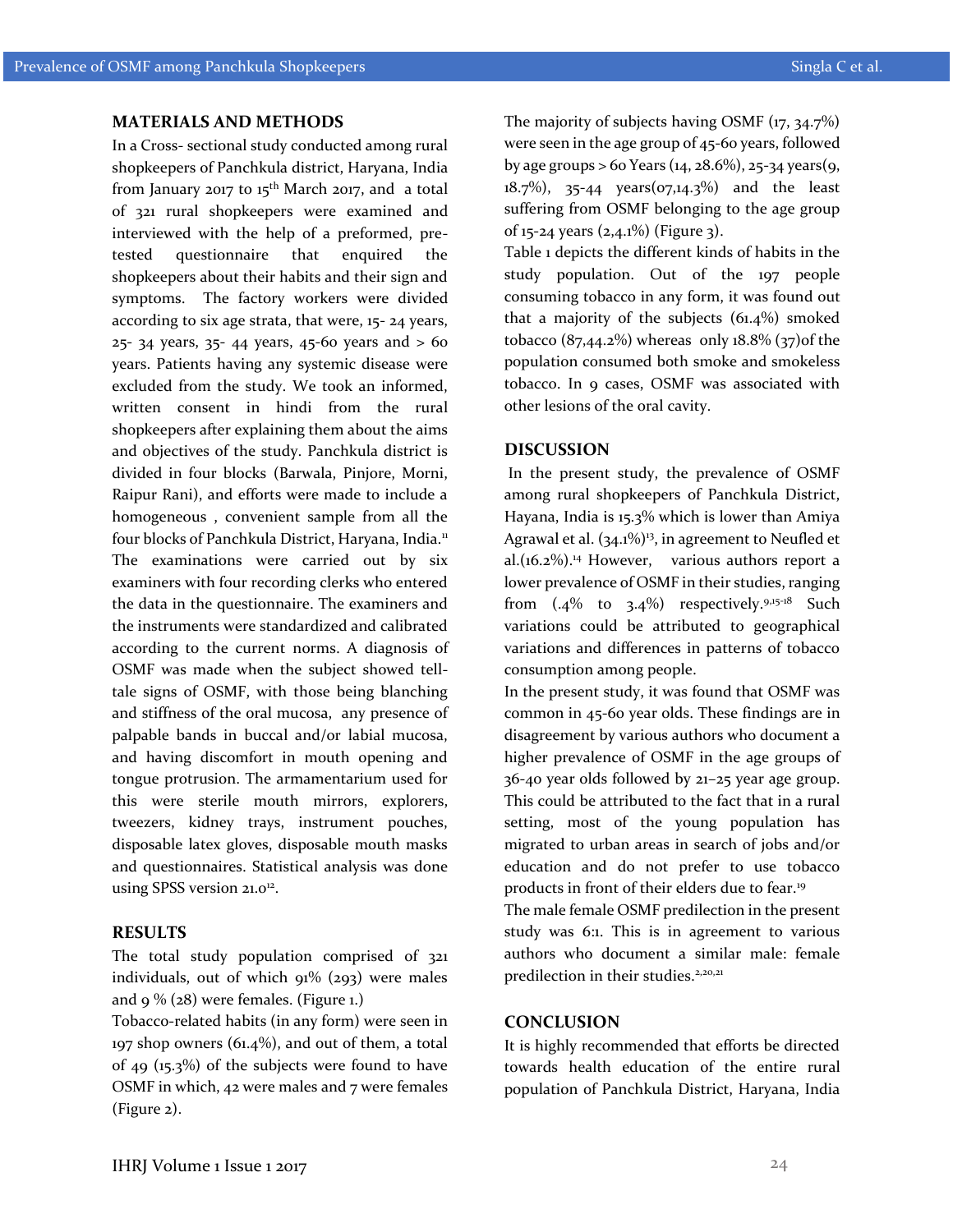be carried out to motivate them to quit tobacco and educate them about the ill-effects to tobacco consumption.

### **REFERENCES**

- 1. Jain M, Thakar SS, Gupta P, Singh B, Deol S, Haanda S. Prevalence of OSMF Amongs Population of Greater Noida Visiting a Dental College. JOHR. 2014;5(1):14-7.
- 2. Nigam NK, Aravinda K, Dhillon M, Gupta S, Reddy S, Srinivas Raju M. Prevalence of oral submucous fibrosis among habitual gutkha and areca nut chewers in Moradabad district. Journal of Oral Biology and Craniofacial Research.  $2014;4(1):8-13.$

doi:10.1016/j.jobcr.2013.10.005.

- 3. Pindborg JJ, Mehta FS, Gupta PC, Daftary DK. Prevalence of oral sub mucous fibrosis among 50915 Indian villagers. Br J Cancer 1968; 22: 646-54.
- 4. Schwartz J. Atrophiaidiopathicatropica mucosa oris. 11th Int Dent Congress. London 1952.
- 5. Joshy SG. Submucous fibrosis of the palate and pillars. Indian J Otolaryngology 1952; 4: 110-3.
- 6. Babu S., Bhat R.V., Kumar P.U. A comparative clinico-pathological study of oral submucous fibrosis in habitual chewers of pan masala and betel quid. Clin Toxicol. 1996;34:317–22.
- 7. Murti P.R., Bhonsle R.B., Gupta P.C., Daftary D.K., Pindborg J.J., Mehta F.S. Etiology of oral submucous fibrosis with special reference to the role of areca nut chewing. J Oral Pathol Med. 1995;24(4):145–152.
- 8. Singh P, Mittal R, Chandak S, Bhondey A, Rathi A, Chandwani M. Prevalence of Oral Submucous Fibrosis in Children of Rural Areas of Nagpur, Maharashtra (India). Int J Prev Clin Dent Res 2016;3(4):1-3.
- 9. Sharma R, Raj SS, Mishra G, Reddy YG, Shenava S, Narang P. Prevalence of Oral Submucous Fibrosis in Patients visiting Dental College in Rural Area of Jaipur, Rajasthan. J Indian Aca Oral Med Radiol  $2012; 24(1):1-4.$
- 10. Ahmad MS, Ali SA, Ali AS, Chaubey KK. Epidemiological and etiological study of oral submucous fibrosis among gutkha chewers of Patna, Bihar, India. J Indian Soc Pedod Prev Dent 2006 Jun;24(2):84-9.
- 11. http://panchkula.nic.in/blocks/. [accessed on 15th December, 2016)
- 12. IBM Corp. Released 2012. IBM SPSS Statistics for Windows, Version 21.0. Armonk, NY: IBM Corp
- 13. Agrawal A, Chandel S, Singh N, Singhal A. Use of tobacco and oral sub mucous fibrosis in teenagers. J Dent Sci Res  $2012;3(3):1-4.$
- 14. Neufeld KJ, Peters DH, Rani M, Bonu S, Brooner RK. Regular use of alcohol and tobacco in India and its association with age, gender, and poverty. Drug Alcohol Depend 2005 Mar;7(3):283-91.
- 15. Rajendran R, *et al*. Prevalence of oral submucous fibrosis in the high natural radiation belt of Kerala, South India. Bull of WHO 1992;70(6):783-89.
- 16. Shear M, Lemmer J, Dockrat IS. Oral submucous fibrosis in South African Indians: an epidemiological study. S AfrMedSci 1967; 32: 41-6.
- 17. Ahmad MS, Ali SA, Ali AS, Chaubey KK. Epidemiological and etiological study of oral submucous fibrosis among gutkhachewers of Patna, Bihar, India. J Indian SocPedodPrev Dent 2006;24:84-9.
- 18. Seedat HA, Vanwyk CW. Betelnut chewing and submucousfibrosis in Durban. South Africa Med Journal 1988;74(3): 568-71.
- 19. Kumar A., Bagewadi A., Keluskar V., Singh M. Efficacy of lycopene in the management of oral submucous fibrosis. Oral Surg Oral Med Oral Pathol Oral Radiol Oral Endod. 2007;103(2):207–13.
- 20. Hazarey V.K., Erlewad D.M., Mundhe K.A., Ughade S.N. Oral submucous fibrosis: a study of 1000 cases from central India. J Oral Pathol Med. 2007;36(1):12–7.
- 21. Pandya S., Chaudhary A.K., Singh M., Mehrotra R. Correlation of histopathological diagnosis with habits and clinical findings in oral sub mucous fibrosis. Head Neck Oncol. 2009;1(1):10.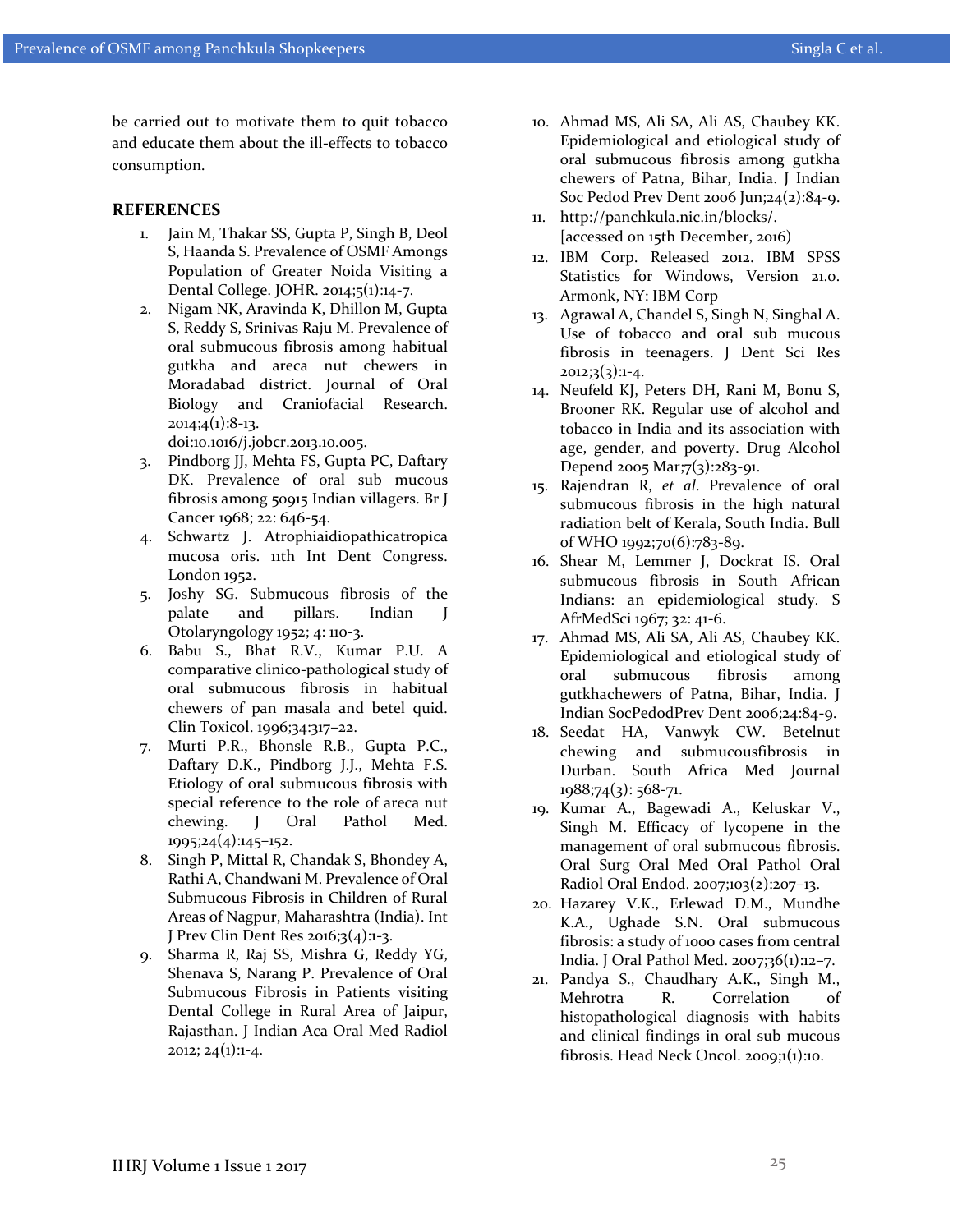**Source of support:** Nil, **Conflict of interest:** None declared

# Cite this article as:

Singla C, Khanna R. OSMF and its Prevalence Amongst Rural Shop Owners in Panchkula District, Haryana, India: A Descriptive Study. Int Healthcare Res J 2017;1(1):23-7.

# **AUTHOR AFFILIATIONS:**

1. BDS, Consumer Affairs Specialist, Masters in Regulatory Affairs, Northeastern University, Boston, MA, USA 2. MDS, Senior Lecturer, Department of Oral Medicine and Radiology, Sri Sukhmani Dental College, Dera Bassi, Punjab, India

l

300

250 200

 $100$ 

Corresponding Author: Dr. Chandni Singla Consumer Affairs Specialist, Northeastern University 306, Huntington Avenue, Boston, MA 02115, USA  $+1(617)682-5185$ Chandnisingla3@gmail.com

# **LEGENDS**



FIG 1. DISTRIBUTION OF STUDY POPULATION

**Figure 1.**Distribution of study population



FIGURE 2. PREVALENCE OF OSMF IN **POPULATION WITH RESPECT TO GENDER** 

**Figure 2. P**revalence of OSMF with repect to gender

26